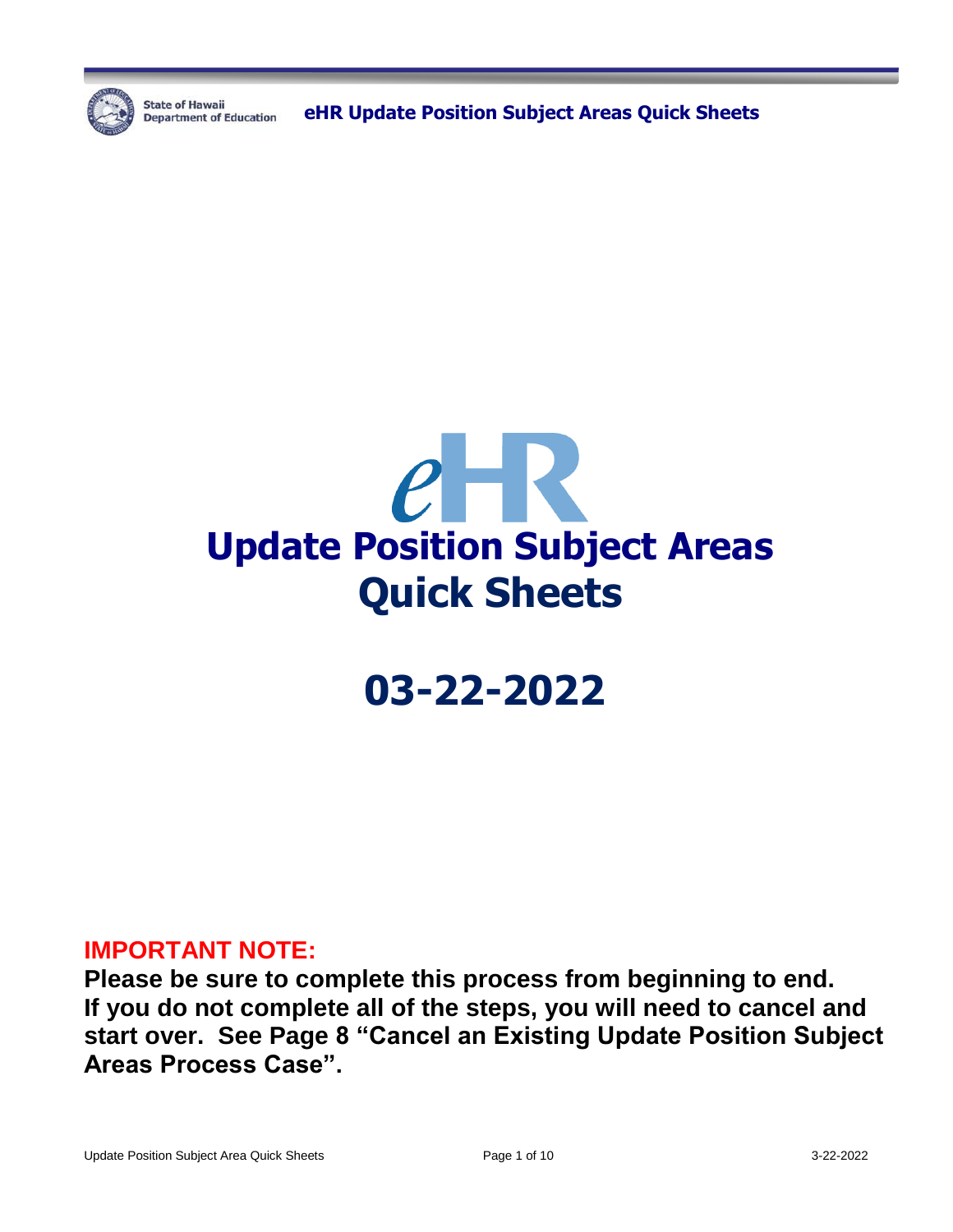

## State of Hawaii **Book State of Hawaii** Department of Education **CHR Update Position Subject Areas Quick Sheets**

#### **Table of Contents**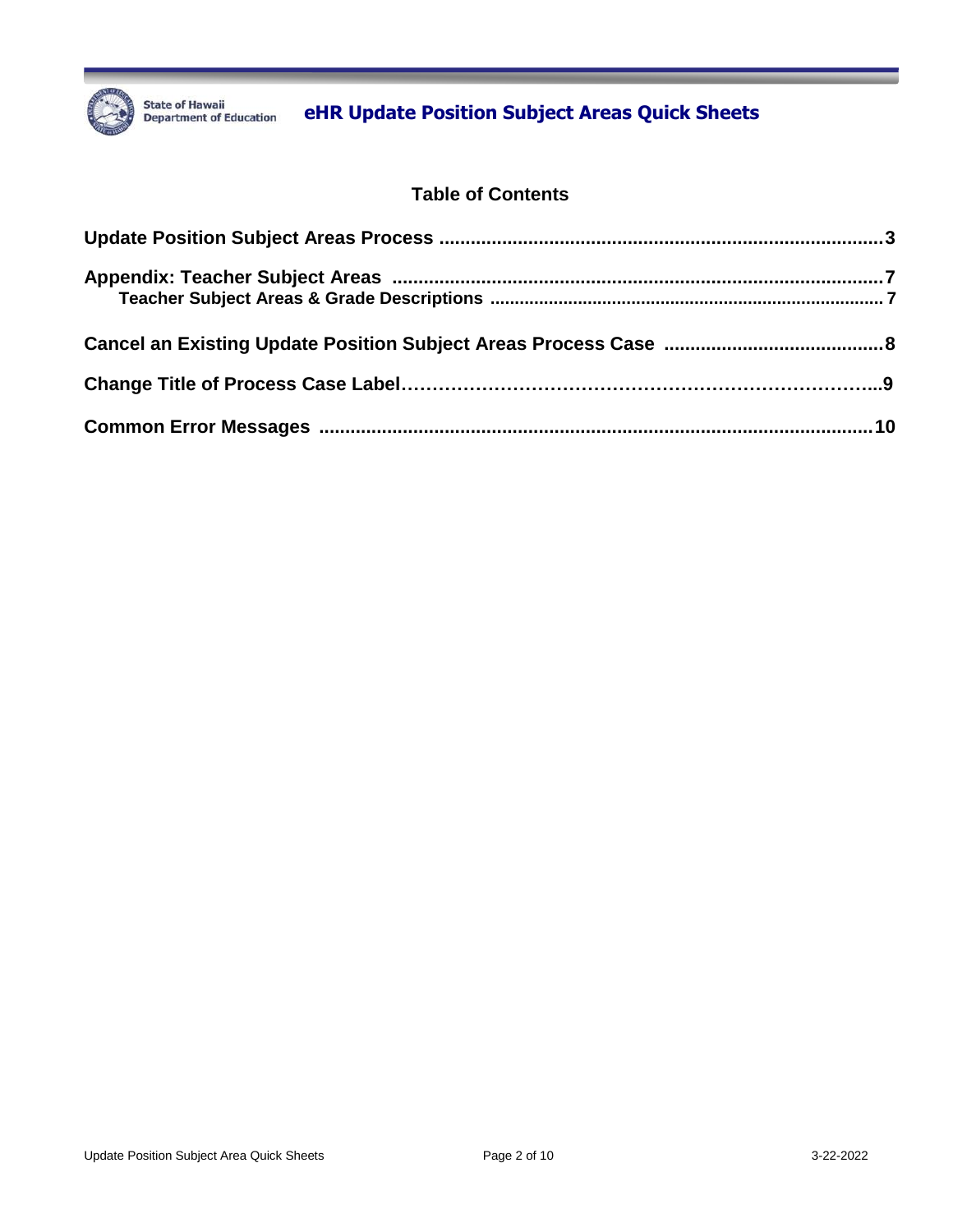

### State of Hawali<br>Department of Education **CHR Update Position Subject Areas Quick Sheets**

#### **Update Position Subject Areas Process**

Description: This process is used to add or change Teacher Subject Area(s) and grade level(s) of a position. For detailed navigational instructions, refer to the Projected School List and Teacher Assignment and Transfer Posting Quick Sheets.

Important Notes: The TATP Posting Report displays the Teacher Subject Areas. Be sure to review your Posting Report carefully to ensure that the appropriate Subject Areas and Grade Levels are shown on the report. A full listing of all available Subject Areas and Grade Levels is in the Appendix.

- 1. Under the *Module* drop down menu, select **Processes**.
- 2. Click on **Start Process** tab. A
- 3. Select the **radio** button for **Update Position Subject Area** (Process ID: 6.1.1.9) B

| 4.                            |                                               | Click on Start New Process button.                                                                                                                                                                                           |                                                        |
|-------------------------------|-----------------------------------------------|------------------------------------------------------------------------------------------------------------------------------------------------------------------------------------------------------------------------------|--------------------------------------------------------|
|                               |                                               | <b>Hawaii State</b>                                                                                                                                                                                                          | Instance: HRPROD2<br>Module Processes<br>$\mathbf{v}$  |
|                               |                                               | Department                                                                                                                                                                                                                   | <b>T</b> Home<br>System Date/Time: 01/27/2017 15:03:00 |
|                               |                                               | of Education                                                                                                                                                                                                                 | <b>Pending Cases</b><br><b>Start Process</b>           |
|                               | <b>Start Process</b>                          |                                                                                                                                                                                                                              |                                                        |
|                               |                                               | Please select the appropriate Process Category filter to see the full list of Processes that you can start. Select a category from the drop down list then click on the Filter button.                                       |                                                        |
|                               | <b>Process Category</b>                       | <b>Process Description:</b><br>Filter                                                                                                                                                                                        |                                                        |
|                               |                                               |                                                                                                                                                                                                                              |                                                        |
|                               | Start New Process                             |                                                                                                                                                                                                                              |                                                        |
|                               | elect Details                                 | <b>Process Categor</b><br><b>Process ID</b><br><b>Process Description</b>                                                                                                                                                    |                                                        |
|                               | <b>EXECUTE: Show Position Management</b>      | 6.1.1.9<br><b>Update Position Subject Areas</b>                                                                                                                                                                              |                                                        |
|                               |                                               | Enter a Process Case Label.<br>Suggested example: UPSA for (Posn#)                                                                                                                                                           |                                                        |
| 6.                            |                                               | <b>Enter the Parameters:</b>                                                                                                                                                                                                 |                                                        |
|                               |                                               |                                                                                                                                                                                                                              | E                                                      |
|                               |                                               | Type Location ID, or click on the flashlight icon to choose a location.                                                                                                                                                      |                                                        |
|                               |                                               | Select Current Position Details or Projected Position Details from the drop down based on which schoo<br>year you would like to update. For TATP: Select Projected Position Details.                                         |                                                        |
|                               |                                               | Enter Position ID, click on the flashlight icon to choose a position                                                                                                                                                         | G                                                      |
|                               |                                               |                                                                                                                                                                                                                              |                                                        |
|                               |                                               | Select 1st Semester or 2nd Semester from the drop down.<br>н                                                                                                                                                                 |                                                        |
|                               |                                               | Select the Effective Date Display, Effective Date, and Effective Sequence Number that appear in                                                                                                                              |                                                        |
|                               |                                               | the drop down.                                                                                                                                                                                                               |                                                        |
| 7.                            |                                               | Click on the Submit Parameters button.                                                                                                                                                                                       | Submit Parameters<br>Cancel                            |
|                               |                                               |                                                                                                                                                                                                                              |                                                        |
| <b>Process Case</b>           |                                               |                                                                                                                                                                                                                              |                                                        |
|                               |                                               |                                                                                                                                                                                                                              |                                                        |
|                               | <b>Update Position Subject Areas</b>          |                                                                                                                                                                                                                              |                                                        |
|                               |                                               |                                                                                                                                                                                                                              |                                                        |
|                               | * Process Case Label:                         | UPSA for 67985                                                                                                                                                                                                               |                                                        |
| <b>Parameters</b>             |                                               |                                                                                                                                                                                                                              |                                                        |
|                               | <b>Prompt Text</b>                            | <b>Proprieter Value</b>                                                                                                                                                                                                      |                                                        |
| <b>Location ID</b>            |                                               | 214<br>Ε<br>$\mathscr{L}$<br>Leilehua High                                                                                                                                                                                   |                                                        |
| <b>HR Sub-Category</b>        |                                               | T (Teacher / Counselor / Librarian)                                                                                                                                                                                          |                                                        |
| Current/Projected             |                                               | Projected Position Details v                                                                                                                                                                                                 |                                                        |
| <b>Position ID</b>            |                                               | 67985<br>Gen Educ/Article VI Tchr                                                                                                                                                                                            |                                                        |
| Semester                      | н                                             | 1st Semester ∨                                                                                                                                                                                                               |                                                        |
| Action                        |                                               | <b>UPP</b> (Update Position)                                                                                                                                                                                                 |                                                        |
| Reason                        | Qualification Preference Code   P (Preferred) | <b>QUA (Change Position Qualification)</b>                                                                                                                                                                                   |                                                        |
|                               | <b>Qualification Type Code</b>                | <b>SUBJ</b> (Teacher Subject Area)                                                                                                                                                                                           |                                                        |
|                               | Task Posn Stat Code Override                  | A, W, X, T (A, W, X, T)                                                                                                                                                                                                      |                                                        |
|                               | Task Grade Level Pref Override                | 01,02,03,04,05,06,07,08,09,10,11,12,13,14,15,16,17,35,36,45,68,6T,78,7T,K6,KG,NA,P3,PS,P5,P6,JK,9E,K3,K5,K8<br>(01,02,03,04,05,06,07,08,09,10,11,12,13,14,15,16,17,35,36,45,68,6T,78,7T,K6,KG,NA,P3,PS,P5,P6,JK,9E,K3,K5,K8) |                                                        |
| <b>Effective Date Display</b> |                                               | 07/29/2021 00:00:00 →                                                                                                                                                                                                        |                                                        |
| <b>Effective Date</b>         |                                               | 07/29/2021 00:00:00 $\sim$                                                                                                                                                                                                   |                                                        |
|                               | <b>Effective Sequence Number</b>              | $00 \vee$                                                                                                                                                                                                                    |                                                        |

Update Position Subject Area Quick Sheets **Page 3 of 10** 3-22-2022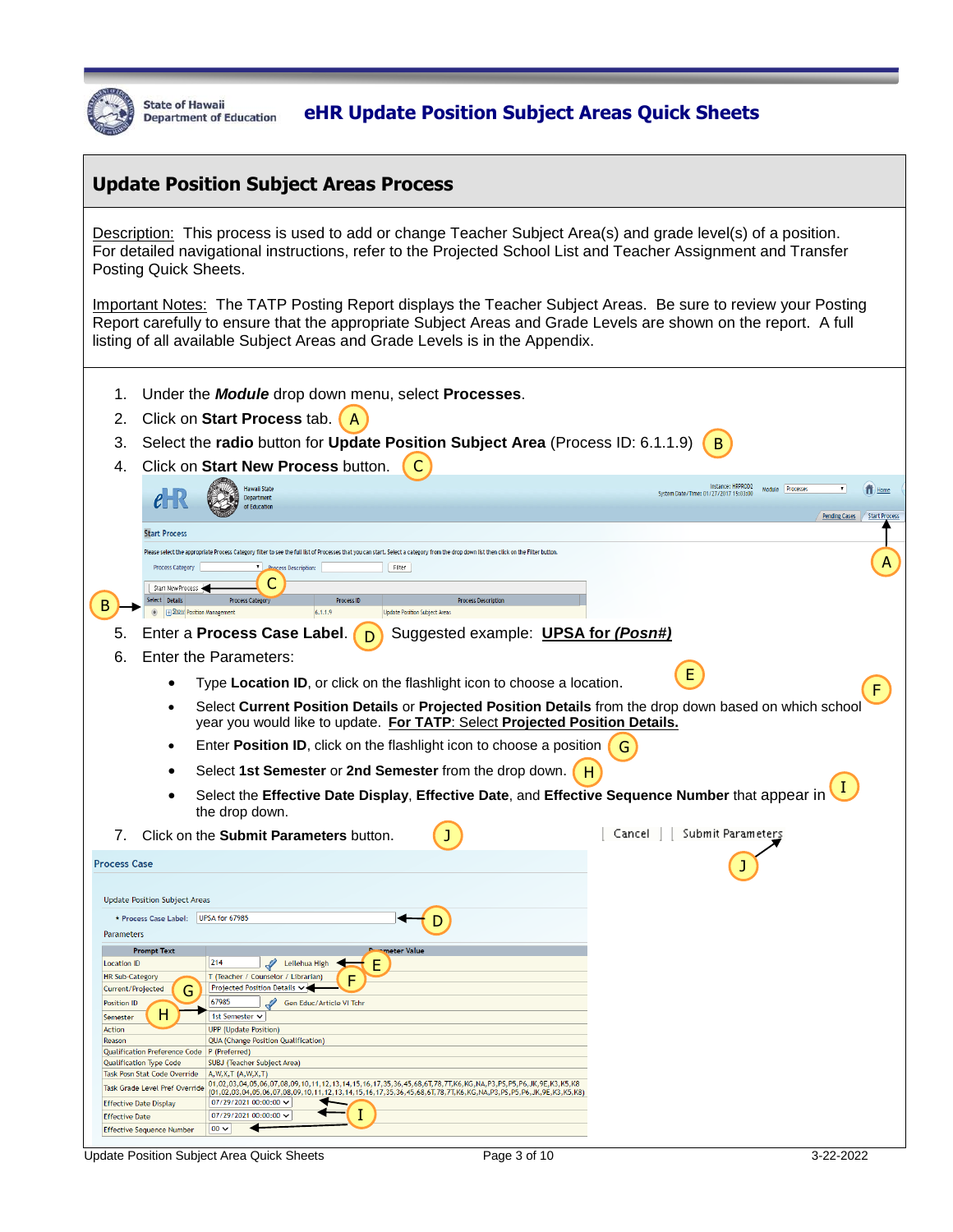

| Click the Add Row button.                                                                                                                   |                                                                                                                                                             |                                                |              |                                    |                                                   |                                                  |                                                 |                                     |       |                                           |                       |
|---------------------------------------------------------------------------------------------------------------------------------------------|-------------------------------------------------------------------------------------------------------------------------------------------------------------|------------------------------------------------|--------------|------------------------------------|---------------------------------------------------|--------------------------------------------------|-------------------------------------------------|-------------------------------------|-------|-------------------------------------------|-----------------------|
| <b>Current Position Action:</b>                                                                                                             |                                                                                                                                                             |                                                |              |                                    |                                                   |                                                  |                                                 |                                     |       |                                           |                       |
| Show Audit Info                                                                                                                             | Reset Sort                                                                                                                                                  | Add Row                                        |              |                                    |                                                   |                                                  |                                                 |                                     |       |                                           |                       |
| Select<br><b>Position Number</b><br>68030                                                                                                   | * Eff Dt<br>01/08/2017                                                                                                                                      |                                                | * Eff Dt Seq | * Action<br><b>Update Position</b> |                                                   | * Reason<br><b>Change Position Qualification</b> |                                                 | <b>HR Action Status</b><br>Approved |       |                                           | Process Case Step Key |
|                                                                                                                                             |                                                                                                                                                             |                                                |              |                                    |                                                   |                                                  |                                                 |                                     |       |                                           |                       |
| 10. The Effective Date and Sequence Number (Seq No) columns are automatically populated.                                                    |                                                                                                                                                             |                                                |              |                                    |                                                   |                                                  |                                                 |                                     |       |                                           |                       |
| 11. Click on the Position Qualifications tab.                                                                                               |                                                                                                                                                             |                                                |              | K                                  |                                                   |                                                  |                                                 |                                     |       |                                           |                       |
| 12. Click on Edit Position Qualifications button.                                                                                           |                                                                                                                                                             |                                                |              |                                    |                                                   |                                                  |                                                 |                                     |       |                                           |                       |
| <b>Position Details</b>                                                                                                                     | <b>Position Qualification:</b><br><b>Funds</b>                                                                                                              |                                                |              | sition Incumbents                  |                                                   |                                                  |                                                 |                                     |       |                                           |                       |
| Please add qualification rows rather than entering qualifications in the Additional Info / Comments box.                                    |                                                                                                                                                             |                                                |              |                                    |                                                   |                                                  |                                                 |                                     |       |                                           |                       |
| For a detailed explanation of adding qualifications through UPSA, please see Quicksheet - Update Projected Position Subject Area            |                                                                                                                                                             |                                                |              |                                    |                                                   |                                                  |                                                 |                                     |       |                                           |                       |
| Show Audit Info                                                                                                                             | Edit Position Qualifications                                                                                                                                |                                                |              |                                    |                                                   |                                                  |                                                 | <b>Additional</b>                   |       |                                           |                       |
| Select<br>Eff Date / Seq                                                                                                                    | * Qualification   Qualification<br>ID                                                                                                                       | Description                                    |              | * Qualification Type Subject       | - ID                                              | <b>Description</b>                               | Grade Grade Level * Qualification<br>Preference | Info /<br><b>Comments Months</b>    | Cycle | <b>Expiration</b><br>Date                 | Delete?               |
| 08/01/2018 00002 HL<br>$\circledcirc$                                                                                                       |                                                                                                                                                             | Health                                         |              | Teacher Subject Area               | 78                                                | 7th to 8th Gr Preferred                          |                                                 |                                     |       |                                           |                       |
| 08/01/2018 00002 SCI                                                                                                                        |                                                                                                                                                             | Science                                        |              | Teacher Subject Area Science       | 07                                                | 7th Grade                                        | Preferred                                       |                                     |       |                                           |                       |
| 13. To change the Qualification ID:                                                                                                         |                                                                                                                                                             |                                                |              |                                    |                                                   |                                                  |                                                 |                                     |       |                                           |                       |
| а.                                                                                                                                          | Select the flashlight icon corresponding to the Qualification ID you would like to change.                                                                  |                                                |              |                                    |                                                   |                                                  |                                                 |                                     |       |                                           |                       |
|                                                                                                                                             | Position Details   Funds   Position Qualifications   Position Incumbents                                                                                    |                                                |              |                                    |                                                   |                                                  |                                                 |                                     |       |                                           |                       |
|                                                                                                                                             |                                                                                                                                                             |                                                |              |                                    |                                                   |                                                  |                                                 |                                     |       |                                           |                       |
|                                                                                                                                             | Please add qualification rows rather than entering qualifications in the Additional Info / Comments box.                                                    |                                                |              |                                    |                                                   |                                                  |                                                 |                                     |       |                                           |                       |
| For a detailed explanation of adding qualifications through UPSA, please see Quicksheet - Update Projected Position Subject Area<br>Add Row |                                                                                                                                                             |                                                |              |                                    |                                                   |                                                  |                                                 |                                     |       |                                           |                       |
| Eff Date /<br>Select<br>Sea                                                                                                                 | Qualification<br>* Qualification ID Description   * Qualification Type Subject                                                                              |                                                |              | Grade<br><b>ID</b>                 | Grade Level * Qualification<br><b>Description</b> | Preference                                       | <b>Additional Info / Comments</b>               |                                     |       | Cycle Expiration<br><b>Months</b><br>Date | Delete?               |
| 08/01/2018 2 HL<br>$\circledcirc$<br>08/01/2018 2 SCI<br>$\circ$                                                                            | Health<br>Science                                                                                                                                           | Teacher Subject Area<br>Teacher Subject Area Y |              | 78<br>07                           | 7th to 8th Gr Preferred<br>7th Grade<br>Preferred |                                                  |                                                 |                                     |       |                                           | $\Box$<br>$\Box$      |
|                                                                                                                                             |                                                                                                                                                             |                                                |              |                                    |                                                   |                                                  |                                                 |                                     |       |                                           |                       |
| $\bullet$                                                                                                                                   | Note: The Qualification ID for Special Education, Special Education/Pre-School,                                                                             |                                                |              |                                    |                                                   |                                                  |                                                 |                                     |       |                                           |                       |
|                                                                                                                                             | Librarian and/or Counselor positions have been preloaded based on Job Class.                                                                                |                                                |              |                                    |                                                   |                                                  |                                                 |                                     |       |                                           |                       |
| ٠                                                                                                                                           | The Grade Level for these preloaded qualification defaults to the grade range of                                                                            |                                                |              |                                    |                                                   |                                                  |                                                 |                                     |       |                                           |                       |
|                                                                                                                                             | the school where the position is administratively assigned, or is left blank if the                                                                         |                                                |              |                                    |                                                   |                                                  |                                                 |                                     |       |                                           |                       |
|                                                                                                                                             | position is at a District or State Office. Add or update the Grade Level to correctly<br>reflect the grade(s) that the position will be expected to cover.  |                                                |              |                                    |                                                   |                                                  |                                                 |                                     |       |                                           |                       |
|                                                                                                                                             |                                                                                                                                                             |                                                |              |                                    |                                                   |                                                  |                                                 |                                     |       |                                           |                       |
| ٠                                                                                                                                           | Counselor, Librarian, Pre-School and Special Education/Pre-School Position:                                                                                 |                                                |              |                                    |                                                   |                                                  |                                                 |                                     |       |                                           |                       |
|                                                                                                                                             | Cannot edit the Qualification ID for these positions. Only the Grade Level and the<br>Additional Info/Comments can be edited.                               |                                                |              |                                    |                                                   |                                                  |                                                 |                                     |       |                                           |                       |
|                                                                                                                                             |                                                                                                                                                             |                                                |              |                                    |                                                   |                                                  |                                                 |                                     |       |                                           |                       |
|                                                                                                                                             | Special Education Teacher Positions: The Qualification ID for a Special Education<br>Teacher position can only be changed from Special Education to Special |                                                |              |                                    |                                                   |                                                  |                                                 |                                     |       |                                           |                       |
|                                                                                                                                             | Education/Inclusion or Special Education/Pre-School or Special                                                                                              |                                                |              |                                    |                                                   |                                                  |                                                 |                                     |       |                                           |                       |
|                                                                                                                                             | Education/Inclusion to Special Education or Special Education/Pre-School.                                                                                   |                                                |              |                                    |                                                   |                                                  |                                                 |                                     |       |                                           |                       |
|                                                                                                                                             | Special Education Teacher positions must either have a Qualification ID of                                                                                  |                                                |              |                                    |                                                   |                                                  |                                                 |                                     |       |                                           |                       |
|                                                                                                                                             | Special Education, Special Education/Inclusion or Special Education /Pre-School.                                                                            |                                                |              |                                    |                                                   |                                                  |                                                 |                                     |       |                                           |                       |
| $\bullet$                                                                                                                                   | New Qualification IDs can be added and the Qualification Preference will be<br>Preferred.                                                                   |                                                |              |                                    |                                                   |                                                  |                                                 |                                     |       |                                           |                       |
| $\bullet$                                                                                                                                   | Cycle Months and Expiration Date are for OTM use only.                                                                                                      |                                                |              |                                    |                                                   |                                                  |                                                 |                                     |       |                                           |                       |
| b.                                                                                                                                          | The Qualifications LOV pop-up window will open with all available Teacher Subject Area.                                                                     |                                                |              |                                    |                                                   |                                                  |                                                 |                                     |       |                                           |                       |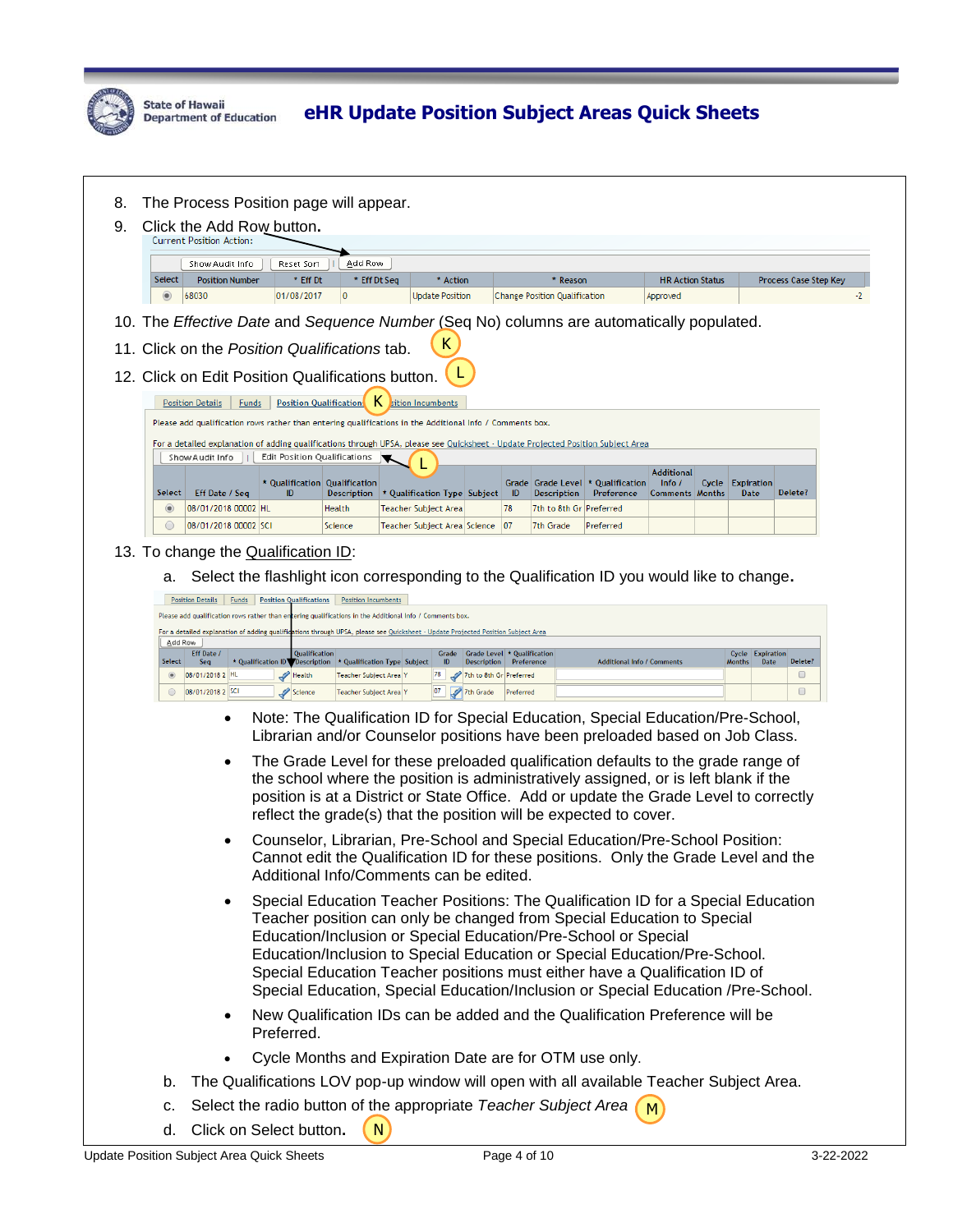

|                                                                                                                                                                                                         | <b>Qualifications LOV</b>                            |                                                                                                                                                                |                                                                 |                                 |                         |                                       |             |                                          |                       |                            |                   |
|---------------------------------------------------------------------------------------------------------------------------------------------------------------------------------------------------------|------------------------------------------------------|----------------------------------------------------------------------------------------------------------------------------------------------------------------|-----------------------------------------------------------------|---------------------------------|-------------------------|---------------------------------------|-------------|------------------------------------------|-----------------------|----------------------------|-------------------|
|                                                                                                                                                                                                         | ≦elect<br>⊆ancel                                     |                                                                                                                                                                |                                                                 |                                 |                         |                                       |             |                                          |                       |                            |                   |
|                                                                                                                                                                                                         | Filter By Qualification ID<br>⊊o<br>Advanced Search  |                                                                                                                                                                |                                                                 |                                 |                         |                                       |             |                                          |                       |                            |                   |
|                                                                                                                                                                                                         |                                                      |                                                                                                                                                                |                                                                 |                                 |                         |                                       |             |                                          |                       |                            |                   |
|                                                                                                                                                                                                         |                                                      |                                                                                                                                                                |                                                                 |                                 |                         | Previous 1-10 of 53                   |             | $\overline{\phantom{a}}$<br>Next 10 $\&$ |                       |                            |                   |
|                                                                                                                                                                                                         | Qualification                                        | Qualification                                                                                                                                                  |                                                                 | Subject Level                   | Grade                   | Long                                  | Subject     | Grade<br>Level                           |                       |                            |                   |
|                                                                                                                                                                                                         | Select ID                                            | Type                                                                                                                                                           | Description                                                     | ID                              | ID                      | Description                           | <b>Desc</b> | Description                              |                       |                            |                   |
|                                                                                                                                                                                                         | $\circ$<br><b>ACA</b><br>AG<br>G                     | <b>Teacher Subject Area</b>                                                                                                                                    | Teacher Subject Area Academic Coach Mentor<br>Agricultural Arts |                                 |                         |                                       |             |                                          |                       |                            |                   |
|                                                                                                                                                                                                         | $\circ$<br><b>ALT</b>                                |                                                                                                                                                                | Teacher Subject Area   Alternative Learning Center              |                                 |                         |                                       |             |                                          |                       |                            |                   |
| 14. To change the Grade Level ID:                                                                                                                                                                       |                                                      |                                                                                                                                                                |                                                                 |                                 |                         |                                       |             |                                          |                       |                            |                   |
| a.                                                                                                                                                                                                      | Click on the flashlight icon next to Grade Level ID. |                                                                                                                                                                |                                                                 |                                 |                         |                                       |             |                                          |                       |                            |                   |
|                                                                                                                                                                                                         |                                                      |                                                                                                                                                                |                                                                 |                                 |                         |                                       |             |                                          |                       |                            |                   |
|                                                                                                                                                                                                         |                                                      | Position Details   Funds   Position Qualifications<br>Please add qualification rows rather than entering qualifications in the Additional Info / Comments box. | <b>Position Incumbents</b>                                      |                                 |                         |                                       |             |                                          |                       |                            |                   |
|                                                                                                                                                                                                         |                                                      | For a detailed explanation of adding qualifications through UPSA, please see Quicksheet - Update Projected Position Subject Area                               |                                                                 |                                 |                         |                                       |             |                                          |                       |                            |                   |
|                                                                                                                                                                                                         | Add Row<br>Eff Date /                                | Qualification                                                                                                                                                  |                                                                 | Grade                           |                         | Grade Level * Qualification           |             |                                          |                       | Cycle<br><b>Expiration</b> |                   |
|                                                                                                                                                                                                         | Select<br>Seq<br>08/01/2018 2 HL<br>$\circledcirc$   | * Qualification ID<br>Description<br>$\mathscr{P}$<br>Health                                                                                                   | * Qualification Type Subject<br>Teacher Subject Area Y          | <b>ID</b><br>78                 | <b>Description</b>      | Preference<br>7th to 8th Gr Preferred |             | <b>Additional Info / Comments</b>        |                       | <b>Months</b><br>Date      | Delete?<br>$\Box$ |
|                                                                                                                                                                                                         | 08/01/2018 2 SCI<br>$\circ$                          | Science                                                                                                                                                        | Teacher Subject Area Y                                          | 07                              | 7th Grade               | Preferred                             |             |                                          |                       |                            | $\Box$            |
|                                                                                                                                                                                                         |                                                      |                                                                                                                                                                |                                                                 |                                 |                         |                                       |             |                                          |                       |                            |                   |
| b.                                                                                                                                                                                                      |                                                      | The Grade Level pop-up window will appear.                                                                                                                     |                                                                 |                                 |                         |                                       |             |                                          |                       |                            |                   |
|                                                                                                                                                                                                         |                                                      |                                                                                                                                                                |                                                                 |                                 |                         |                                       |             |                                          |                       |                            |                   |
| c.                                                                                                                                                                                                      |                                                      | Select the radio button of the appropriate Grade Level ID, or use the Filter function to find the<br>desired Grade Level ID.                                   |                                                                 |                                 |                         |                                       |             |                                          |                       |                            |                   |
|                                                                                                                                                                                                         |                                                      |                                                                                                                                                                | O                                                               |                                 |                         |                                       |             |                                          |                       |                            |                   |
|                                                                                                                                                                                                         |                                                      | d. Click on Select button.<br>P                                                                                                                                |                                                                 |                                 |                         |                                       |             |                                          |                       |                            |                   |
|                                                                                                                                                                                                         | <b>Grade Level</b>                                   |                                                                                                                                                                |                                                                 |                                 |                         |                                       |             |                                          |                       |                            |                   |
|                                                                                                                                                                                                         |                                                      |                                                                                                                                                                |                                                                 | Cancel                          |                         | Select                                |             |                                          |                       |                            |                   |
|                                                                                                                                                                                                         | Filter By                                            | Grade Level ID<br>◡                                                                                                                                            | ⊆o                                                              |                                 |                         |                                       | P           |                                          |                       |                            |                   |
|                                                                                                                                                                                                         |                                                      |                                                                                                                                                                |                                                                 |                                 |                         |                                       |             |                                          |                       |                            |                   |
|                                                                                                                                                                                                         | Grade                                                |                                                                                                                                                                | $\mathsf{\&}$ Previous   Show All 36 $\mathsf{\sim}$<br>Through | Next 2<br>Federal               |                         |                                       |             |                                          |                       |                            |                   |
|                                                                                                                                                                                                         | Level<br>Select                                      |                                                                                                                                                                | <b>From</b><br>Grade<br>Grade                                   | <b>School</b>                   |                         |                                       |             |                                          |                       |                            |                   |
|                                                                                                                                                                                                         | - ID<br>P <sub>6</sub>                               | <b>Description</b><br>Pre-School to 6th Grade                                                                                                                  | <b>Number</b><br>Number Type Code<br>-5                         | 6 Elementary                    |                         |                                       |             |                                          |                       |                            |                   |
|                                                                                                                                                                                                         | 01                                                   | 1st Grade                                                                                                                                                      | -1                                                              | 1 Elementary                    |                         |                                       |             |                                          |                       |                            |                   |
|                                                                                                                                                                                                         | 02                                                   | 2nd Grade                                                                                                                                                      | 2                                                               | 2 Elementary                    |                         |                                       |             |                                          |                       |                            |                   |
|                                                                                                                                                                                                         | 03                                                   | 3rd Grade                                                                                                                                                      | 3                                                               | 3 Elementary                    |                         |                                       |             |                                          |                       |                            |                   |
|                                                                                                                                                                                                         | 04                                                   | 4th Grade                                                                                                                                                      |                                                                 | 4 Elementary                    |                         |                                       |             |                                          |                       |                            |                   |
|                                                                                                                                                                                                         |                                                      |                                                                                                                                                                |                                                                 |                                 |                         |                                       |             |                                          |                       |                            |                   |
|                                                                                                                                                                                                         |                                                      |                                                                                                                                                                |                                                                 |                                 |                         |                                       |             |                                          |                       |                            |                   |
|                                                                                                                                                                                                         |                                                      | 15. Use the Additional Info/Comments box to enter additional specific course area information.                                                                 |                                                                 |                                 |                         |                                       |             |                                          |                       |                            |                   |
| Position Details Funds<br><b>Position Qualifications</b><br><b>Position Incumbents</b><br>Q<br>Please add qualification rows rather than entering qualifications in the Additional Info / Comments box. |                                                      |                                                                                                                                                                |                                                                 |                                 |                         |                                       |             |                                          |                       |                            |                   |
|                                                                                                                                                                                                         |                                                      | For a detailed explanation of adding qualifications through UPSA, please see Quicksheet - Update Projected Position Subject Area                               |                                                                 |                                 |                         |                                       |             |                                          |                       |                            |                   |
| Add Row                                                                                                                                                                                                 | Eff Date /                                           | Qualification                                                                                                                                                  | Grade                                                           | Grade Level * Qualification     |                         |                                       |             |                                          | Cycle Expiration      |                            |                   |
| Select<br>$\circledcirc$                                                                                                                                                                                | Seq<br>08/01/2018 3 SCI                              | * Qualification ID   Description   * Qualification Type Subject<br>I<br>Science                                                                                | ID<br>07<br>Teacher Subject Area Science                        | <b>Description</b><br>7th Grade | Preference<br>Preferred |                                       |             | <b>Additional Info / Comments</b>        | <b>Date</b><br>Months | Delete?<br>$\Box$          |                   |
| $\circ$                                                                                                                                                                                                 | 08/01/2018 3 HL                                      | Health                                                                                                                                                         | 78<br>Teacher Subject Area                                      | 7th to 8th Gr Preferred         |                         |                                       |             |                                          |                       | $\Box$                     |                   |
| 16.                                                                                                                                                                                                     |                                                      | To delete existing rows: Check the delete box at the end of rows that will not apply.                                                                          |                                                                 |                                 |                         |                                       |             |                                          | Q                     |                            |                   |
|                                                                                                                                                                                                         |                                                      |                                                                                                                                                                |                                                                 |                                 |                         |                                       |             |                                          |                       |                            |                   |
|                                                                                                                                                                                                         |                                                      | 17. To add additional rows: (Adding additional Qualifications and Grade ID)                                                                                    |                                                                 |                                 |                         |                                       |             |                                          |                       |                            |                   |
| a.                                                                                                                                                                                                      |                                                      | Under the Position Qualification tab, click on the Add Row button.                                                                                             |                                                                 |                                 |                         |                                       |             | $\mathsf{R}$                             |                       |                            |                   |
| Follow steps 13 - 15, as applicable.<br>b.                                                                                                                                                              |                                                      |                                                                                                                                                                |                                                                 |                                 |                         |                                       |             |                                          |                       |                            |                   |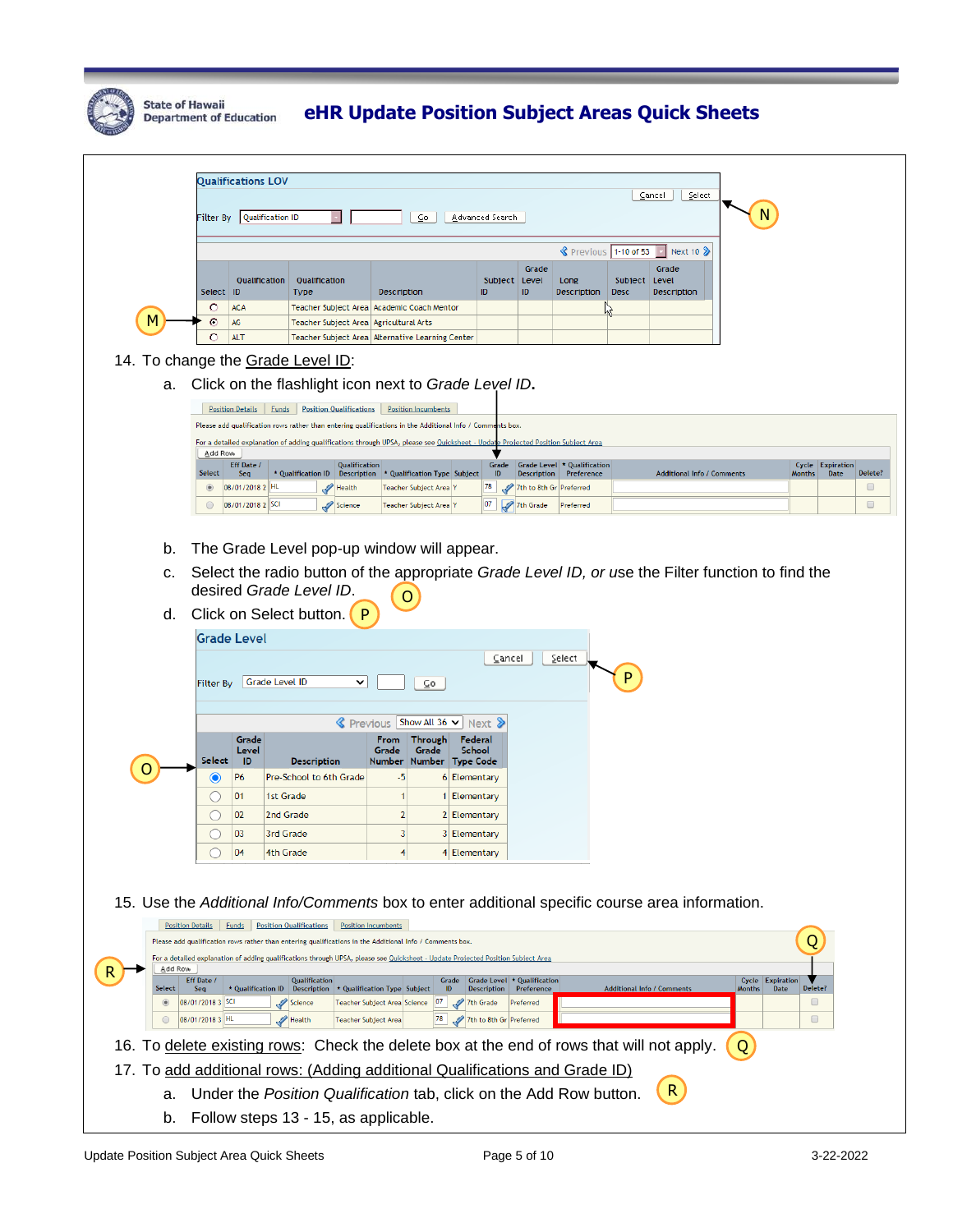|  | <b>State of Hawaii</b><br><b>Department of Education</b> |                       |        |                     | eHR Update Position Subject Areas Quick Sheets                  |                              |                                                                                                         |  |
|--|----------------------------------------------------------|-----------------------|--------|---------------------|-----------------------------------------------------------------|------------------------------|---------------------------------------------------------------------------------------------------------|--|
|  |                                                          |                       |        |                     | next to the Status field, and then click the Go button. $\zeta$ |                              | 18. To submit your Teacher Subject Area changes, ensure Submit is selected in the Action drop down menu |  |
|  |                                                          | <b>Pending Cases</b>  |        | <b>Current Case</b> | <b>Start Process</b>                                            | <b>Current Employee List</b> | <b>Current Position List</b>                                                                            |  |
|  |                                                          |                       |        |                     |                                                                 |                              |                                                                                                         |  |
|  |                                                          | Status: Pending Input | Submit |                     |                                                                 | .:: More                     | Comments<br>$Q_0$                                                                                       |  |
|  |                                                          |                       |        |                     | <b>Position Subject Areas Process Case".</b>                    |                              | you have made and you must start over. See Page 8 "Cancel an Existing Update                            |  |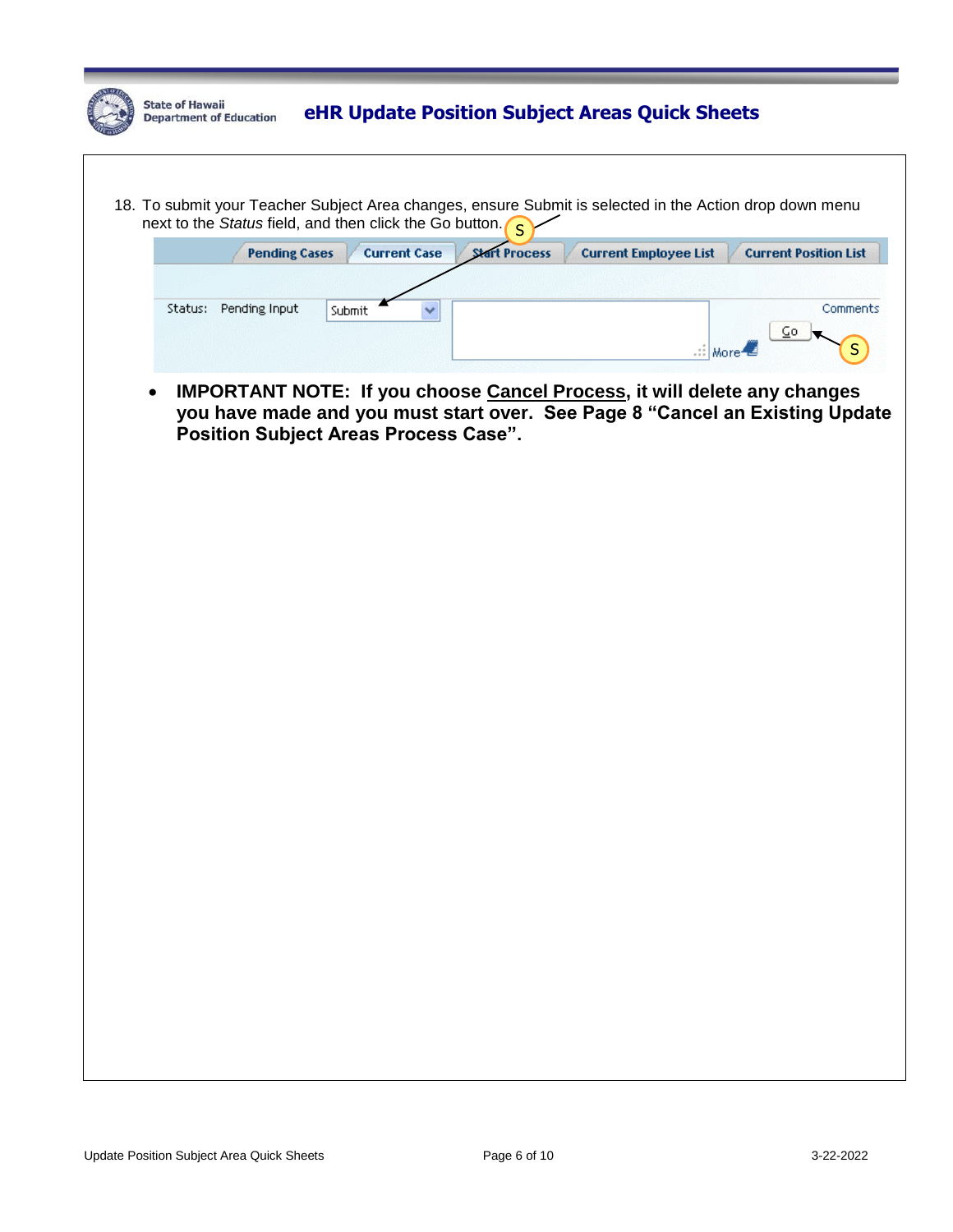

## State of Hawaii **Begartment of Education** eHR Update Position Subject Areas Quick Sheets

### **Appendix: Teacher Subject Areas**

#### **Teacher Subject Areas & Grade Descriptions**

|                            | <b>Qualification ID</b>                           | <b>Qual Description</b>                    |                     |                                                                                       | <b>Qualification ID</b> |                                                     |                             |                                           | <b>Qual Description</b>                                                   |  |  |
|----------------------------|---------------------------------------------------|--------------------------------------------|---------------------|---------------------------------------------------------------------------------------|-------------------------|-----------------------------------------------------|-----------------------------|-------------------------------------------|---------------------------------------------------------------------------|--|--|
| * ACA**                    |                                                   | * Academic Coach Mentor**                  |                     |                                                                                       |                         | <b>HL</b>                                           |                             |                                           | Health                                                                    |  |  |
| AG                         |                                                   | <b>Agricultural Arts</b>                   |                     |                                                                                       | <b>IART</b>             |                                                     |                             | <b>Industrial Arts</b>                    |                                                                           |  |  |
| <b>ALC</b>                 |                                                   | <b>Alternative Learning Center</b>         |                     |                                                                                       |                         | IA<br><b>JP</b>                                     |                             |                                           | Industrial Arts/Voc Ed                                                    |  |  |
| AR<br>ARAB                 |                                                   | Art<br>Arabic                              |                     |                                                                                       |                         | KO                                                  |                             |                                           | Japanese<br>Korean                                                        |  |  |
| <b>ASL</b>                 |                                                   | American Sign Language                     |                     |                                                                                       |                         | LN                                                  |                             |                                           | Latin                                                                     |  |  |
| <b>BU</b>                  |                                                   | <b>Business Education</b>                  |                     |                                                                                       |                         | $\mathsf{L}$                                        |                             |                                           | Librarian                                                                 |  |  |
| CAC                        |                                                   | CTE-Arts and Communication                 |                     |                                                                                       |                         | <b>MCS</b>                                          |                             |                                           | <b>Mathematics</b>                                                        |  |  |
| <b>CBUS</b>                |                                                   | <b>CTE-Business</b>                        |                     |                                                                                       |                         | *MLD                                                |                             |                                           | *MultiDisciplinary                                                        |  |  |
| <b>CHS</b>                 |                                                   | <b>CTE-Health Services</b>                 |                     |                                                                                       |                         | <b>MU</b>                                           |                             |                                           | Music                                                                     |  |  |
| <b>CIET</b>                |                                                   | CTE-Industrial & Engineering Tech          |                     |                                                                                       |                         | NON**                                               |                             |                                           | Non-DOE Course                                                            |  |  |
| CNR                        |                                                   | <b>CTE-Natural Resources</b>               |                     |                                                                                       |                         | *OTR**                                              |                             |                                           | *Other                                                                    |  |  |
| <b>CPHS</b>                |                                                   | <b>CTE-Public and Human Services</b>       |                     |                                                                                       |                         | PE                                                  |                             |                                           | <b>Physical Education</b><br><b>PSAP</b>                                  |  |  |
| CH<br>$\overline{c}$       |                                                   | Chinese<br>Computer                        |                     |                                                                                       |                         | <b>PSAP</b><br><b>PS</b>                            |                             |                                           | Pre-School/Regular Ed                                                     |  |  |
| COUN                       |                                                   | Counselor                                  |                     |                                                                                       |                         | <b>RDG</b>                                          |                             |                                           | Reading                                                                   |  |  |
| CT                         |                                                   | Co-teaching/teacher 2                      |                     |                                                                                       |                         | REG**                                               |                             |                                           | Registrar                                                                 |  |  |
| <b>CSAP</b>                |                                                   | <b>CSAP</b>                                |                     |                                                                                       |                         | <b>ROTC</b>                                         |                             |                                           | <b>ROTC</b>                                                               |  |  |
| $CC**$                     |                                                   | Curriculum Coordinator**                   |                     |                                                                                       |                         | RC**                                                |                             |                                           | RTI Coordinator**                                                         |  |  |
| <b>DAN</b>                 |                                                   | Dance                                      |                     |                                                                                       |                         | <b>RN</b>                                           |                             |                                           | Russian                                                                   |  |  |
| DTC**                      |                                                   | Data Coach**                               |                     |                                                                                       |                         | <b>SA</b>                                           |                             |                                           | Samoan                                                                    |  |  |
| $DL**$                     |                                                   | Distance Learning**                        |                     |                                                                                       |                         | SCI                                                 |                             |                                           | Science                                                                   |  |  |
| <b>DRA</b>                 |                                                   | Drama/Theatre Arts                         |                     |                                                                                       |                         | SOCS                                                |                             |                                           | Social Studies                                                            |  |  |
| <b>ELEM</b>                |                                                   | Elementary                                 |                     |                                                                                       |                         | <b>SP</b>                                           |                             |                                           | Spanish                                                                   |  |  |
| <b>ELL</b>                 |                                                   | ELL                                        |                     |                                                                                       |                         | SPED                                                |                             |                                           | Special Education                                                         |  |  |
| EN                         |                                                   | Enalish                                    |                     |                                                                                       |                         | <b>SEPS</b>                                         |                             |                                           | Special Education / Pre-School                                            |  |  |
| FC                         |                                                   | Family Consumer Science                    |                     |                                                                                       |                         | <b>SM</b><br>Special Motivation<br>SPPR**           |                             |                                           |                                                                           |  |  |
| FP<br>$\overline{FR}$      |                                                   | Filipino<br>French                         |                     |                                                                                       |                         | Special Programs**<br><b>SPIN</b><br>SPED Inclusion |                             |                                           |                                                                           |  |  |
| <b>GN</b>                  |                                                   | German                                     |                     |                                                                                       |                         | SSUC**<br>Student Success Coach**                   |                             |                                           |                                                                           |  |  |
| <b>GPT</b>                 |                                                   | Guidance/Personal Transition               |                     |                                                                                       |                         | TC**                                                |                             |                                           | Technology Coordinator**                                                  |  |  |
| <b>HAWI</b>                |                                                   | Hawaiian Immersion                         |                     |                                                                                       |                         | TTLI**                                              |                             |                                           | Title I Coordinator **                                                    |  |  |
| <b>HAW</b>                 |                                                   | Hawaiian Language                          |                     |                                                                                       |                         | <b>WL</b>                                           |                             |                                           | World Languages                                                           |  |  |
| * Please add. Sample text: |                                                   |                                            |                     |                                                                                       |                         |                                                     |                             |                                           | **Exclusion List: Teacher Subject Areas that do not require a grade level |  |  |
| Academic Coach Mentor      |                                                   | MultiDisciplinary                          |                     | Other                                                                                 |                         |                                                     |                             |                                           |                                                                           |  |  |
| Math                       |                                                   | Leadership Training                        |                     | Attendance Coordinator                                                                |                         |                                                     |                             |                                           |                                                                           |  |  |
| Mentor Teacher<br>Reading  |                                                   | Library Skills<br><b>Exploratory Wheel</b> |                     | FOL Coordinator<br>PTT Coordinator                                                    |                         |                                                     |                             |                                           |                                                                           |  |  |
| Title I                    |                                                   | <b>Study Skills</b>                        |                     | <b>SLC</b> Coordinator                                                                |                         |                                                     |                             |                                           |                                                                           |  |  |
|                            |                                                   | Yearbook                                   |                     | <b>Testing Coordinator</b>                                                            |                         |                                                     |                             |                                           |                                                                           |  |  |
|                            |                                                   |                                            |                     | RTI Math                                                                              |                         |                                                     |                             |                                           |                                                                           |  |  |
|                            |                                                   |                                            |                     |                                                                                       |                         |                                                     |                             |                                           |                                                                           |  |  |
| GradelD                    | <b>Grade Description</b><br>1 <sup>st</sup> Grade |                                            | GradelD             | <b>Grade Description</b>                                                              |                         |                                                     | GradelD                     |                                           | <b>Grade Description</b>                                                  |  |  |
|                            |                                                   |                                            | 13                  | 10 <sup>th</sup> to 12 <sup>th</sup> Grade                                            |                         |                                                     |                             |                                           |                                                                           |  |  |
| 01                         |                                                   |                                            |                     |                                                                                       |                         |                                                     | 9E                          | 9 <sup>th</sup> to 11 <sup>th</sup> Grade |                                                                           |  |  |
| 02                         | 2 <sup>nd</sup> Grade                             |                                            | 14                  | Kdgn to 12 <sup>th</sup> Grade                                                        |                         |                                                     | PS                          |                                           | Pre-Sch Sped                                                              |  |  |
| 03                         | 3 <sup>rd</sup> Grade                             |                                            | 15                  | 9 <sup>th</sup> to 12 <sup>th</sup> Grade                                             |                         |                                                     | P <sub>3</sub>              |                                           | Early Childhood (PK to 3rd Grade)                                         |  |  |
| 04                         | 4 <sup>th</sup> Grade                             |                                            | 16                  | 9 <sup>th</sup> to 10 <sup>th</sup> Grade                                             |                         |                                                     | JK                          |                                           | Jr. Kindergarten                                                          |  |  |
| 05                         | 5 <sup>th</sup> Grade                             |                                            | 17                  | 11 <sup>th</sup> to 12 <sup>th</sup> Grade                                            |                         |                                                     | KG                          |                                           | Kindergarten                                                              |  |  |
| 06                         | 6 <sup>th</sup> Grade                             |                                            |                     |                                                                                       |                         |                                                     |                             |                                           |                                                                           |  |  |
|                            |                                                   |                                            | 35                  | 3 <sup>rd</sup> to 5 <sup>th</sup> Grade                                              |                         |                                                     | K3                          |                                           | Kdgn to 3 <sup>rd</sup> Grade                                             |  |  |
| 07                         | $7th$ Grade                                       |                                            | 36                  | 3rd to 6 <sup>th</sup> Grade                                                          |                         |                                                     | K <sub>5</sub>              |                                           | Kdgn to 5 <sup>th</sup> Grade                                             |  |  |
| 08                         | 8 <sup>th</sup> Grade                             |                                            | 45                  | 4 <sup>th</sup> to 5 <sup>th</sup> Grade                                              |                         |                                                     | K <sub>6</sub>              |                                           | Kdgn to 6 <sup>th</sup> Grade                                             |  |  |
| 09                         | 9th Grade                                         |                                            | 68                  | 6 <sup>th</sup> to 8 <sup>th</sup> Grade                                              |                         |                                                     | K8                          |                                           | Kdgn to 8 <sup>th</sup> Grade                                             |  |  |
| 10                         | 10 <sup>th</sup> Grade                            |                                            | 6T                  | 6 <sup>th</sup> to 12 <sup>th</sup> Grade                                             |                         |                                                     | P <sub>5</sub>              |                                           | Pre-School to 5 <sup>th</sup> Gr                                          |  |  |
| 11<br>12                   | 11 <sup>th</sup> Grade<br>12 <sup>th</sup> Grade  |                                            | 78<br>$7\mathsf{T}$ | 7 <sup>th</sup> to 8 <sup>th</sup> Grade<br>7 <sup>th</sup> to 12 <sup>th</sup> Grade |                         |                                                     | P <sub>6</sub><br><b>NA</b> |                                           | Pre-School to 6 <sup>th</sup> Gr<br>Not Applicable                        |  |  |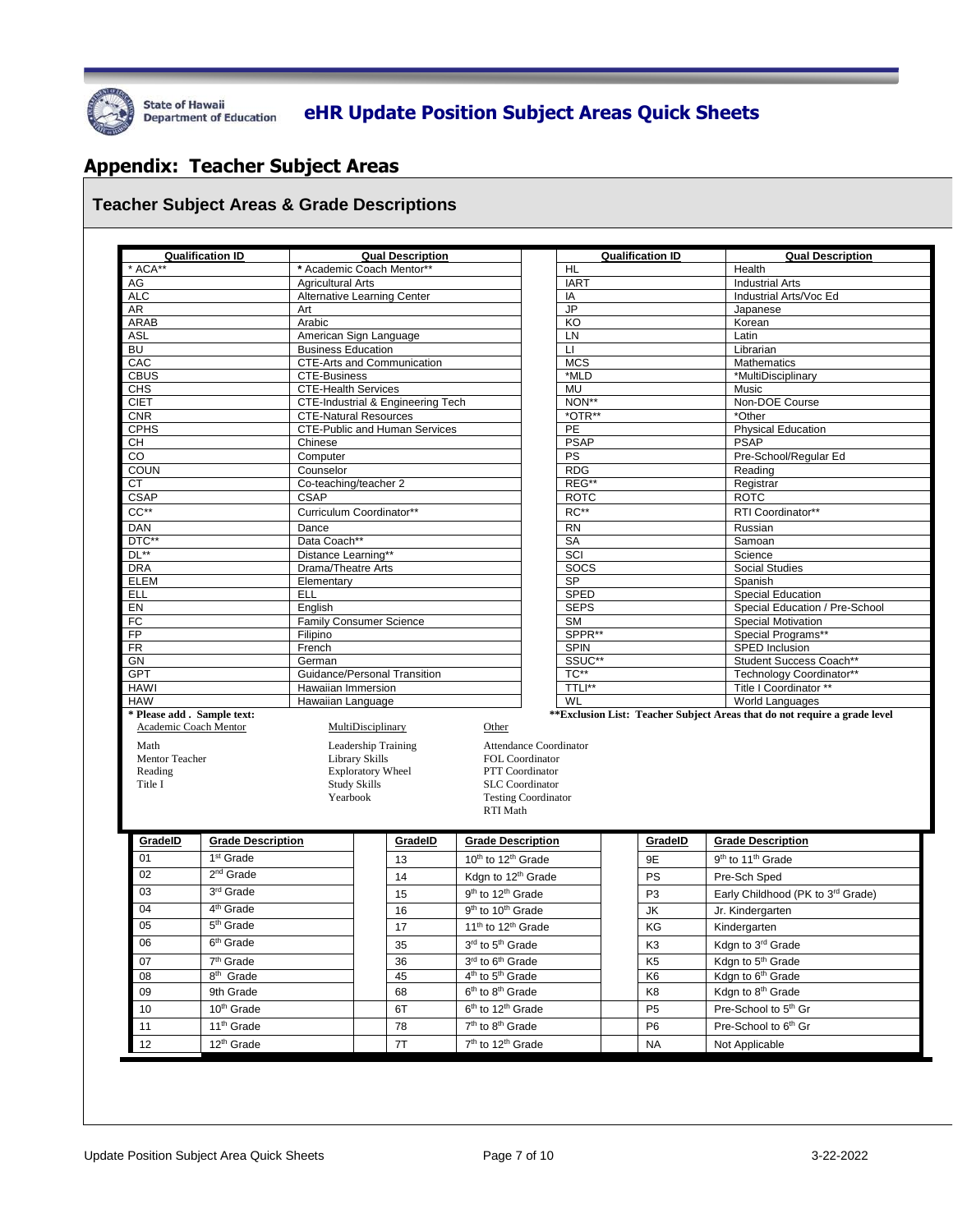

## State of Hawaii **Begartment of Education** eHR Update Position Subject Areas Quick Sheets

|    | <b>Cancel an Existing Update Position Subject Areas Process Case</b>                                                                                                                                                                                                                       |
|----|--------------------------------------------------------------------------------------------------------------------------------------------------------------------------------------------------------------------------------------------------------------------------------------------|
|    | If you have not completed this process from beginning to end, please cancel the existing case and start over.                                                                                                                                                                              |
|    | To find your existing Update Position Subject Areas Process case                                                                                                                                                                                                                           |
| 1. | Under the <b>Module</b> drop down menu, select <b>Processes</b> .                                                                                                                                                                                                                          |
| 2. | Click on Pending Cases tab.                                                                                                                                                                                                                                                                |
| 3. | Search for the case you would like to cancel, based on the Process Case Label $(B)$                                                                                                                                                                                                        |
| 4. | Select the radio button for the case you would like to cancel. C                                                                                                                                                                                                                           |
| 5. | Click on Go To Case button.                                                                                                                                                                                                                                                                |
|    | <b>LIGHT</b><br><b>Pending Cases</b><br><b>Start Process</b><br><b>Current Employee List</b><br><b>Current Position List</b>                                                                                                                                                               |
|    | <b>Pending Cases</b>                                                                                                                                                                                                                                                                       |
|    | А<br>Filter By Proce<br>s Case Label<br>$\check{ }$<br>⊆o<br>Advanced Search                                                                                                                                                                                                               |
|    | В<br>Go To Case<br>Re-Run With Params<br>  Show All Cases<br>Edit Process Label                                                                                                                                                                                                            |
|    | Process<br>Case<br>Last<br><b>Step</b><br><b>Process Step</b><br>Location<br><b>Update</b><br>Last                                                                                                                                                                                         |
|    | Select Details<br><b>Task Description</b><br><b>Process Case Label</b><br>Key<br><b>Status</b><br><b>Description</b><br><b>Updated By</b><br>Date<br><b>E</b> Show Update Position Subject Areas<br>4601780 UPSA FOR 603240<br>Kipapa Elem (212) Yogi, Corinne 02/25/2021<br>Pending Input |
|    |                                                                                                                                                                                                                                                                                            |
| 6. | Select Cancel process the Action drop down menu next to the Status field, then click the Go button.                                                                                                                                                                                        |
|    | <b>Current Case</b><br><b>Start Process</b><br><b>Current Employee List</b><br><b>Current Position List</b><br><b>Pending Cases</b>                                                                                                                                                        |
|    | <b>Process Position</b>                                                                                                                                                                                                                                                                    |
|    | Status: Pending Input<br>Comments<br>Cancel Process V<br>D                                                                                                                                                                                                                                 |
|    | $Q_0$                                                                                                                                                                                                                                                                                      |
|    | Position Number: 72557                                                                                                                                                                                                                                                                     |
| 7. | You will receive a warning: WARNING! This action will cancel the process and delete all data in this                                                                                                                                                                                       |
|    | case. To start over, you will need to start a new process. Are you sure you want to continue?                                                                                                                                                                                              |
|    | Click OK.                                                                                                                                                                                                                                                                                  |
|    |                                                                                                                                                                                                                                                                                            |
|    | WARNING!! This action will cancel the process and delete all data in this case. To start over, you will need to start a new process. Are<br>you sure you want to continue?                                                                                                                 |
|    |                                                                                                                                                                                                                                                                                            |
|    |                                                                                                                                                                                                                                                                                            |
|    | ОК<br>Cancel                                                                                                                                                                                                                                                                               |
|    |                                                                                                                                                                                                                                                                                            |
| 8. | You will receive notification that your transaction has completed successfully.                                                                                                                                                                                                            |
|    | <b>Current Employee List</b><br><b>Current Position List</b><br><b>Pending Cases</b><br><b>Start Process</b>                                                                                                                                                                               |
|    | Return to Edit Process Position 72557 ><br>Information                                                                                                                                                                                                                                     |
|    | 1. JHS-00100: Transaction completed successfully!                                                                                                                                                                                                                                          |
|    | 2. Process case is cancelled and all changes in the case have been deleted. -                                                                                                                                                                                                              |
|    | <b>Pending Cases</b>                                                                                                                                                                                                                                                                       |
|    | Process Case Label<br>Advanced Search<br>Filter By<br>Y<br>$\overline{c}$                                                                                                                                                                                                                  |
| 9. | Return to Page 2, Step 2 to start over.                                                                                                                                                                                                                                                    |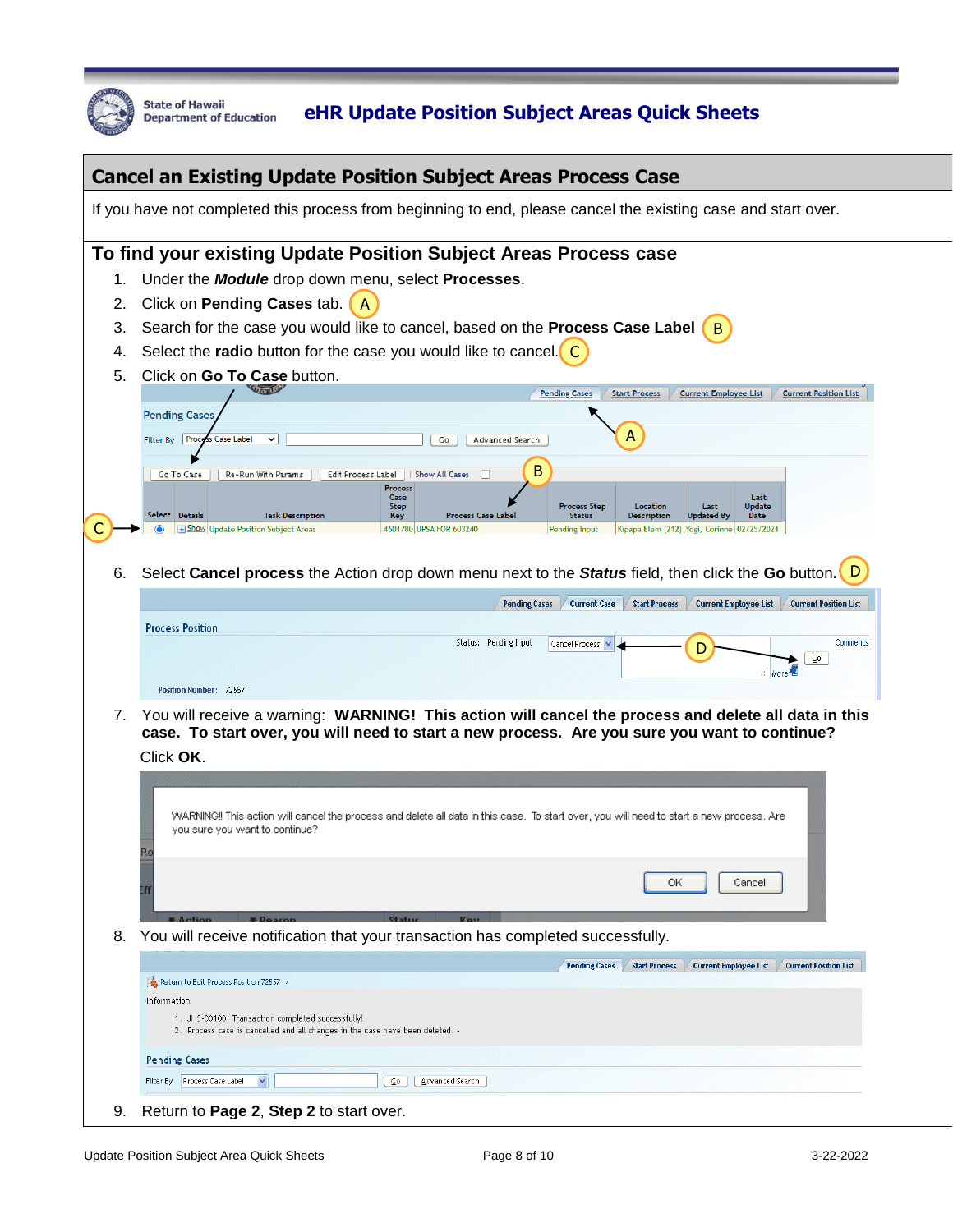

|    |                                                                                                                 | <b>Edit Title of Process Case Label</b>  |                                                             |                                |                      |                                                                         |                              |
|----|-----------------------------------------------------------------------------------------------------------------|------------------------------------------|-------------------------------------------------------------|--------------------------------|----------------------|-------------------------------------------------------------------------|------------------------------|
|    | Description: This process is used to edit a process case label due to entry errors after it has been generated. |                                          |                                                             |                                |                      |                                                                         |                              |
|    | To find your existing Update Position Subject Areas Process case                                                |                                          |                                                             |                                |                      |                                                                         |                              |
| 1. | Under the <b>Module</b> drop down menu, select <b>Processes</b> .                                               |                                          |                                                             |                                |                      |                                                                         |                              |
| 2. | Click on Pending Cases tab.<br>$\mathbf{A}$                                                                     |                                          |                                                             |                                |                      |                                                                         |                              |
| 3. | Search for the case you would like to edit, based on the <b>Process Case Label</b> $(B)$                        |                                          |                                                             |                                |                      |                                                                         |                              |
| 4. | Select the radio button for the case you would like to cancel. $\left($ C                                       |                                          |                                                             |                                |                      |                                                                         |                              |
| 5. |                                                                                                                 | Click on Edit Process Label button.      |                                                             |                                |                      |                                                                         |                              |
|    | <b>Pending Cases</b>                                                                                            |                                          |                                                             | <b>Pending Cases</b>           | <b>Start Process</b> | <b>Current Employee List</b>                                            | <b>Current Position List</b> |
|    | Filter By Process Case Label                                                                                    | $\check{~}$                              | ⊆o<br>Advanced Sear                                         |                                | А                    |                                                                         |                              |
|    |                                                                                                                 |                                          |                                                             | В                              |                      |                                                                         |                              |
|    | Go To Case                                                                                                      | Re-Run With Params<br>Edit Process Label | <b>Show All Cases</b><br>Process                            |                                |                      |                                                                         |                              |
|    |                                                                                                                 |                                          | Case<br><b>Step</b>                                         | <b>Process Step</b>            | Location             | Last<br>Last<br><b>Update</b>                                           |                              |
|    | Select Details<br><b>H</b> Show Update Position Subject Areas                                                   | <b>Task Description</b>                  | <b>Process Case Label</b><br>Key<br>4601780 UPSA FOR 603240 | <b>Status</b><br>Pending Input | <b>Description</b>   | <b>Updated By</b><br>Date<br>Kipapa Elem (212) Yogi, Corinne 02/25/2021 |                              |
|    |                                                                                                                 |                                          |                                                             |                                |                      |                                                                         |                              |
| 6. |                                                                                                                 | Change title of Process Case Label. D    |                                                             |                                |                      |                                                                         |                              |
| 7. | Save Changes                                                                                                    | E                                        |                                                             |                                |                      |                                                                         |                              |
|    |                                                                                                                 | <b>ALCOHOL</b>                           |                                                             | <b>Pending Cases</b>           | <b>Start Process</b> | <b>Current Employee List</b>                                            | <b>Current Position List</b> |
|    | Return to Pending Cases<br><b>Edit Process Label</b>                                                            |                                          |                                                             |                                |                      |                                                                         |                              |
|    |                                                                                                                 |                                          |                                                             |                                |                      |                                                                         | Cancel<br>∑ave               |
|    | Process Case Key ID: 729918<br>Process ID: 6.1.1.9                                                              |                                          |                                                             |                                |                      |                                                                         |                              |
|    | Begin Date: 02/25/2021<br><b>End Date:</b><br>Process Status: Draft                                             |                                          |                                                             |                                |                      |                                                                         |                              |
|    | Process Case Label: UPSA FOR 603240                                                                             |                                          |                                                             |                                | D                    |                                                                         |                              |
|    |                                                                                                                 |                                          |                                                             |                                |                      |                                                                         | Cancel<br>∑ave               |
|    |                                                                                                                 |                                          |                                                             |                                |                      |                                                                         |                              |
|    |                                                                                                                 |                                          |                                                             |                                |                      |                                                                         |                              |
|    |                                                                                                                 |                                          |                                                             |                                |                      |                                                                         |                              |
|    |                                                                                                                 |                                          |                                                             |                                |                      |                                                                         |                              |
|    |                                                                                                                 |                                          |                                                             |                                |                      |                                                                         |                              |
|    |                                                                                                                 |                                          |                                                             |                                |                      |                                                                         |                              |
|    |                                                                                                                 |                                          |                                                             |                                |                      |                                                                         |                              |
|    |                                                                                                                 |                                          |                                                             |                                |                      |                                                                         |                              |
|    |                                                                                                                 |                                          |                                                             |                                |                      |                                                                         |                              |
|    |                                                                                                                 |                                          |                                                             |                                |                      |                                                                         |                              |
|    |                                                                                                                 |                                          |                                                             |                                |                      |                                                                         |                              |
|    |                                                                                                                 |                                          |                                                             |                                |                      |                                                                         |                              |